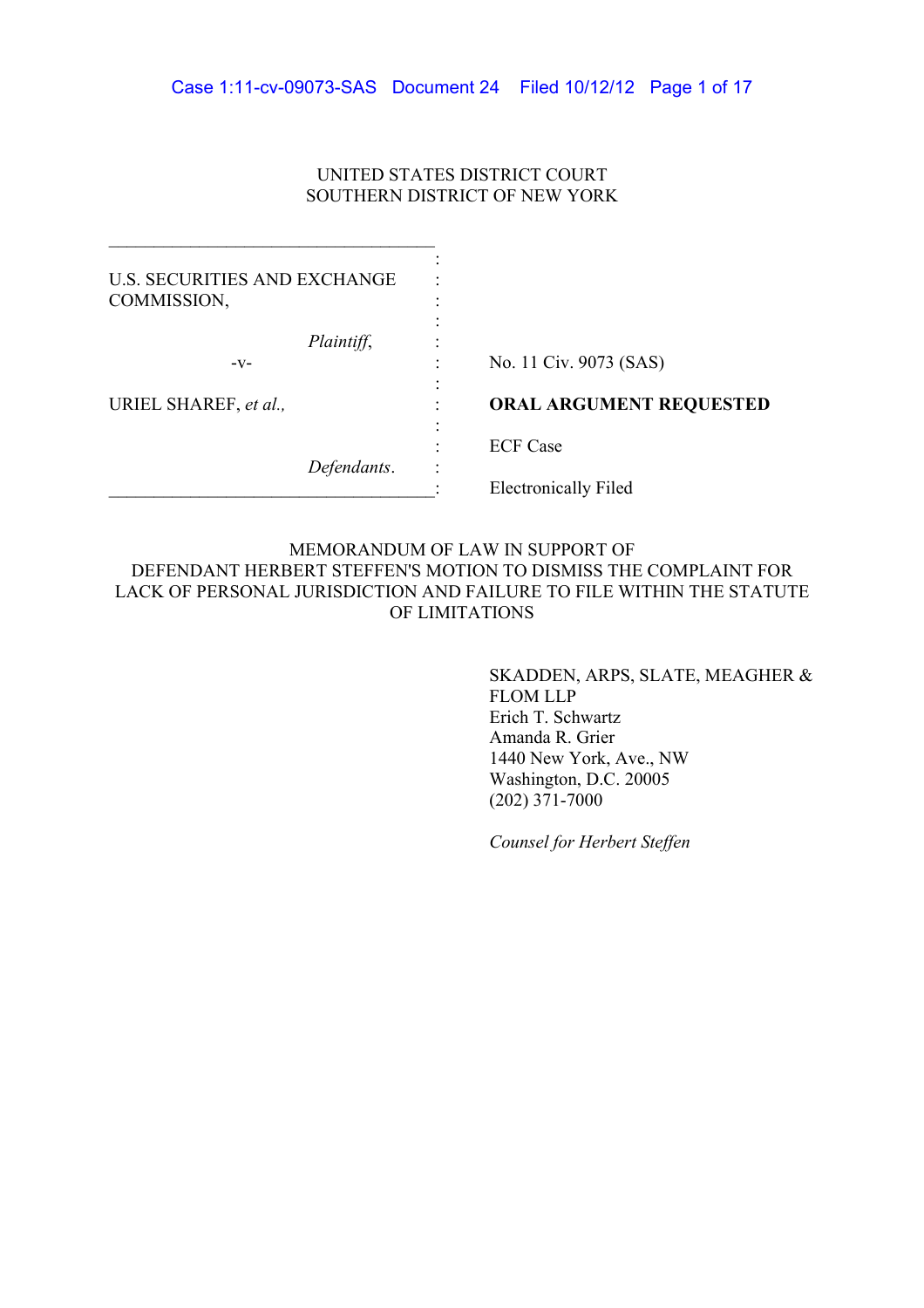# **TABLE OF CONTENTS**

| Ι.  |           | THE COURT LACKS PERSONAL JURISDICTION OVER MR. STEFFEN. 2                                                                                        |  |
|-----|-----------|--------------------------------------------------------------------------------------------------------------------------------------------------|--|
|     | A.        | The SEC Failed To Plead Facts to Establish That Mr. Steffen Had<br>Sufficient Minimum Contacts With the Forum to Meet the Constitutional         |  |
|     |           | Mr. Steffen Lacks Minimum Contacts With the Forum3<br>$\mathcal{I}$ .                                                                            |  |
|     |           | An Exercise of Personal Jurisdiction Over Mr. Steffen Would Be<br>2.                                                                             |  |
|     | <b>B.</b> | The New York Long Arm Statute Does Not Provide a Basis for                                                                                       |  |
| II. |           | THE SEC'S CLAIMS ARE TIME-BARRED BY A STATUTE OF                                                                                                 |  |
|     | A.        | The SEC's Claims Were Filed Outside the Five-Year Statute of                                                                                     |  |
|     | B.        | The Statute of Limitations is Not Indefinitely Tolled Because a Foreign<br>Defendant Resides Outside the United States and Does Not Own Property |  |
|     | $C$ .     | A "Continuing Violations" Theory Has Not Been Accepted in the Second                                                                             |  |
|     |           |                                                                                                                                                  |  |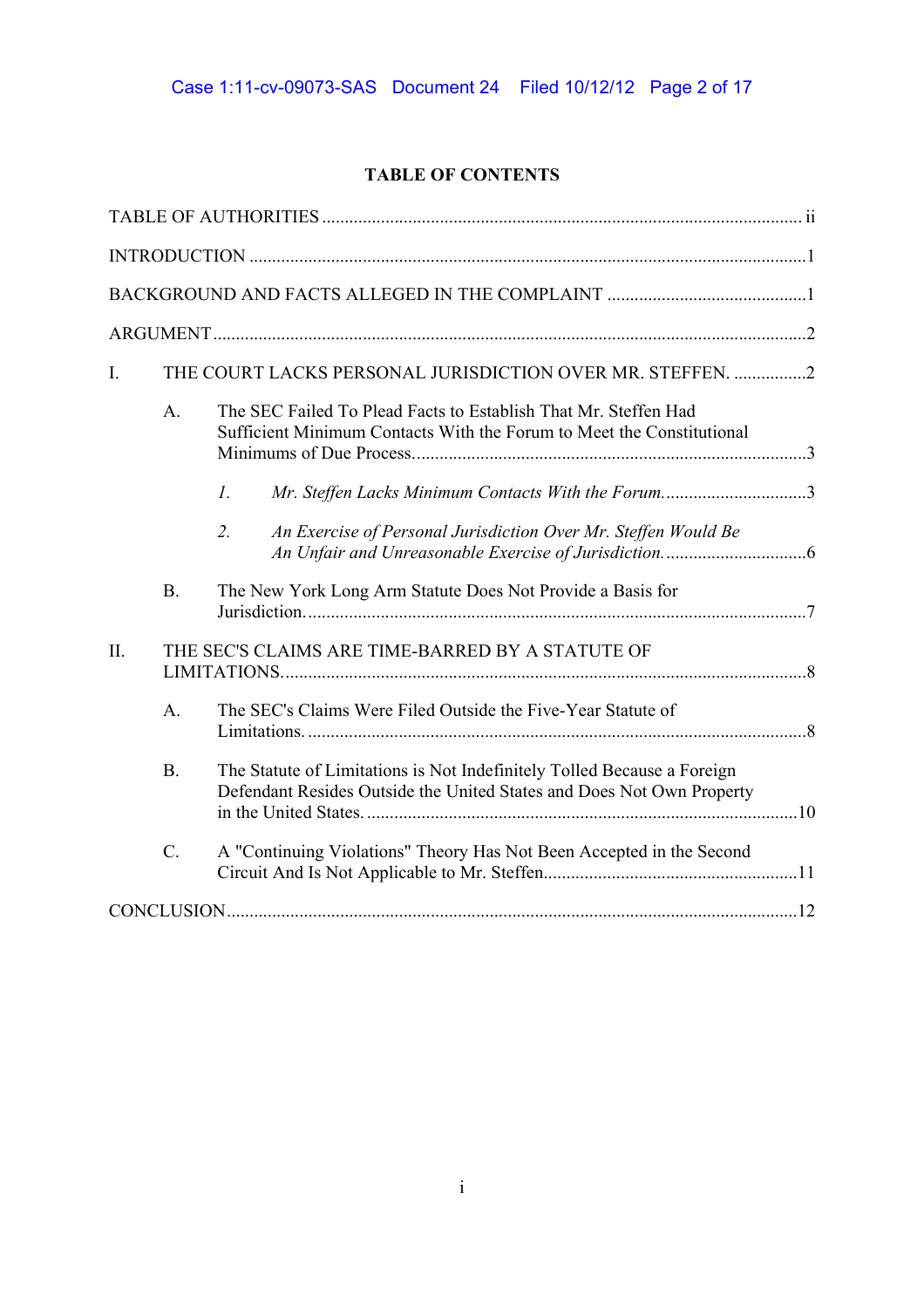# **TABLE OF AUTHORITIES**

| Cases                                                           | Page(s) |
|-----------------------------------------------------------------|---------|
| Adams v. Woods,                                                 |         |
| Asahi Metal Industry Co. v. Superior Court of California,       |         |
| In re Comverse Technology, Inc. Securities Litigation,          |         |
| De la Fuente v. DCI Telecommunications, Inc.,                   |         |
| Fox v. Boucher,                                                 |         |
| Hanson v. Denckla,                                              |         |
| Huang v. Sentinel Government Securities,                        |         |
| <i>IMO Indus. v. Kiekert AG,</i>                                |         |
| Int'l Shoe Co. v. Washington,                                   | 3, 6    |
| Johnson v. SEC,                                                 |         |
| Laborers Local 17 Health & Benefit Fund v. Philip Morris, Inc., |         |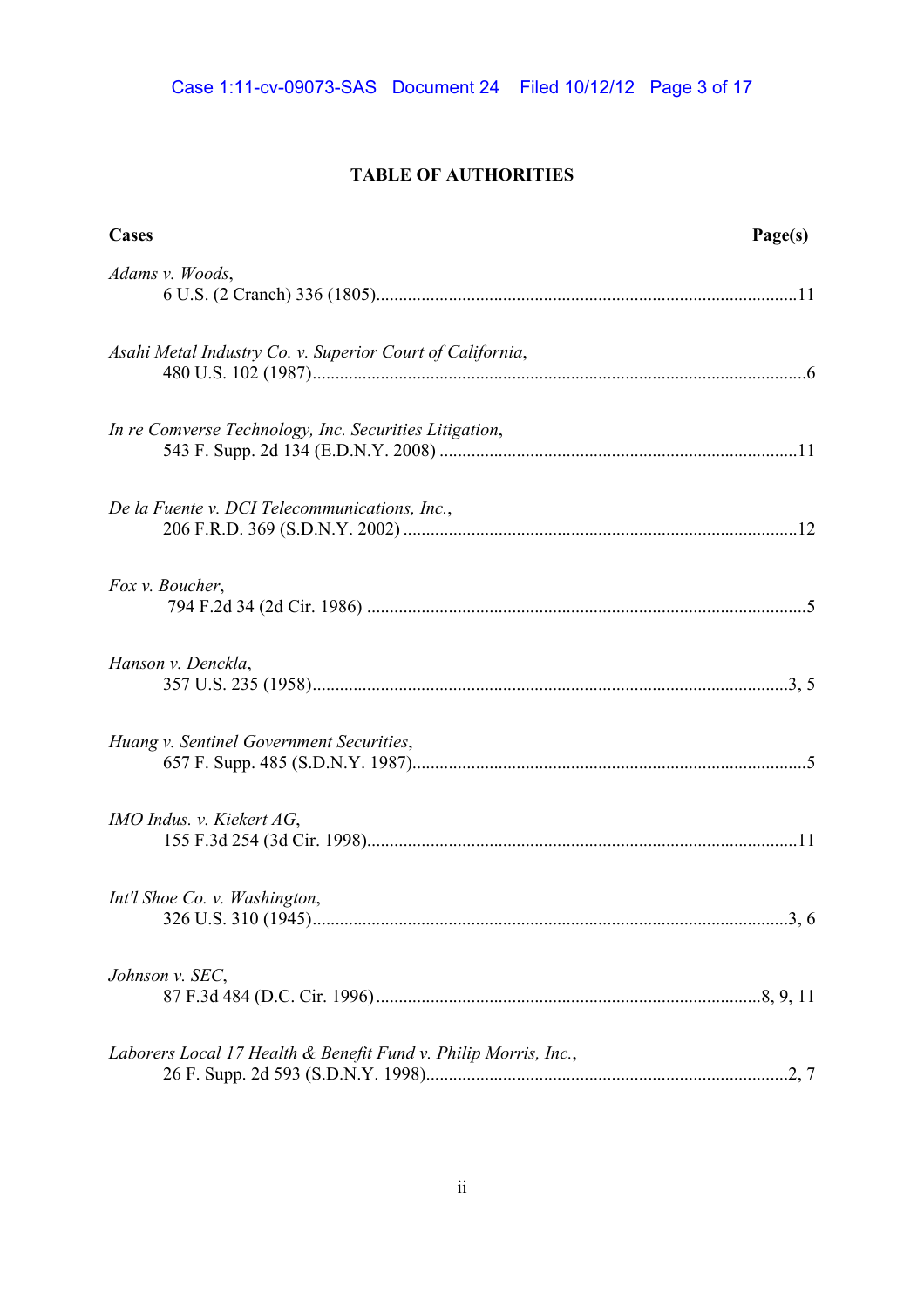# Case 1:11-cv-09073-SAS Document 24 Filed 10/12/12 Page 4 of 17

| Marine Midland Bank, N.A. v. Miller,                                            |  |
|---------------------------------------------------------------------------------|--|
| Porina v. Marward Shipping Co.,                                                 |  |
| Reynolds Corp. v. National Operator Services, Inc.,                             |  |
| SEC v. Alexander,                                                               |  |
| SEC v. Brown,                                                                   |  |
| SEC v. Caserta,                                                                 |  |
| SEC v. Johnson, No. 03 Civ. 177, 2006 WL 2053379 (S.D.N.Y. Jul. 24, 2006) 3, 10 |  |
| SEC v. Jones,                                                                   |  |
| SEC v. Jones,                                                                   |  |
| SEC v. Kelly,                                                                   |  |
| SEC v. Moran,                                                                   |  |
| SEC v. Savoy Indus.,                                                            |  |
| SEC v. Steadman,                                                                |  |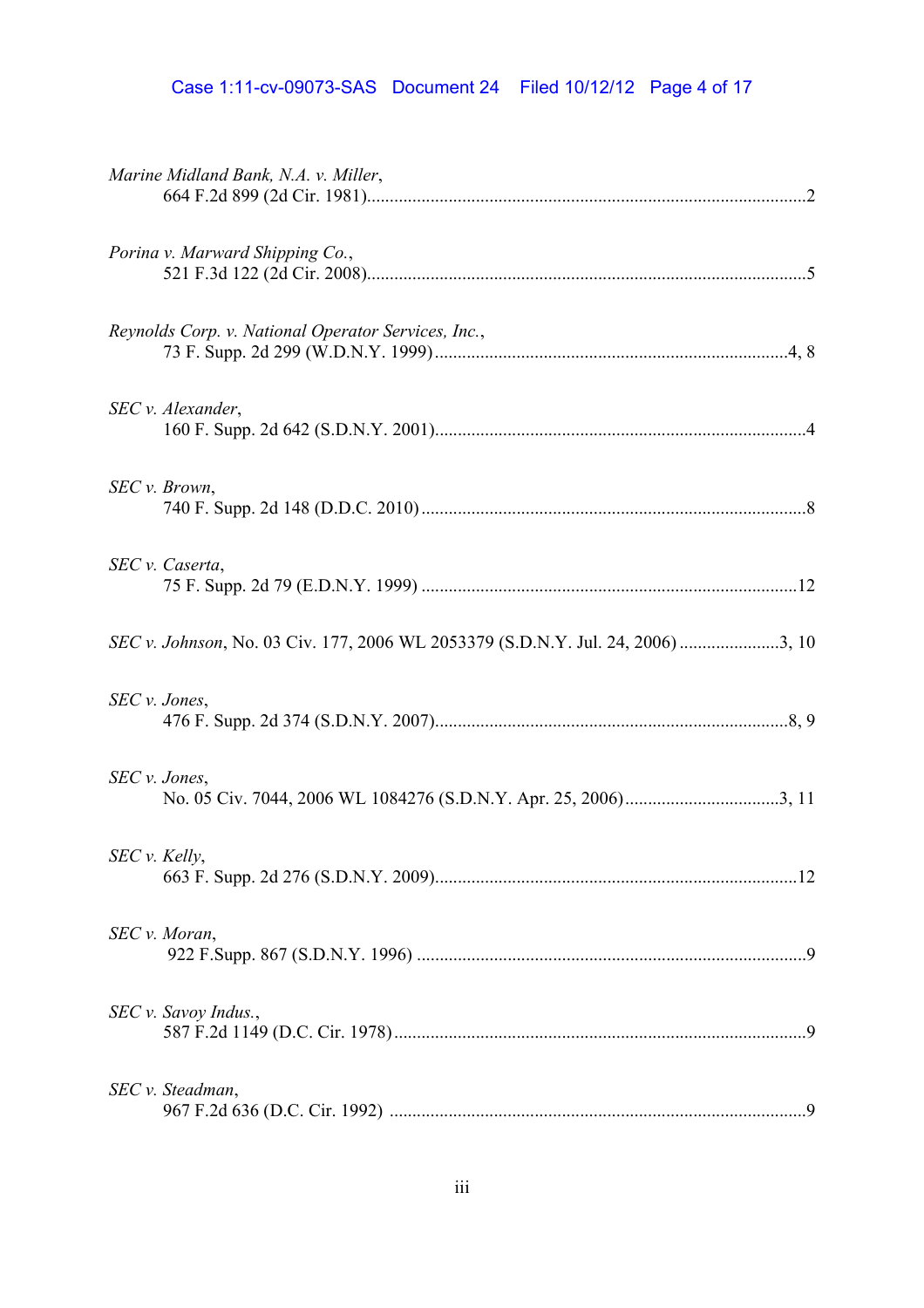# Case 1:11-cv-09073-SAS Document 24 Filed 10/12/12 Page 5 of 17

| SEC v. Unifund SAL,                     |  |
|-----------------------------------------|--|
| SEC v. Wyly,                            |  |
| Shaffer v. Heitner,                     |  |
| Stoll v. Ardizzone,                     |  |
| TAGC Mgmt., LLC v. Lehman,              |  |
| United States v. Montreal Trust Co.,    |  |
| Van Essche v. Leroy,                    |  |
| World-Wide Volkswagen Corp. v. Woodson, |  |
| <b>Statutes and Rules</b>               |  |
|                                         |  |
|                                         |  |
|                                         |  |
|                                         |  |
|                                         |  |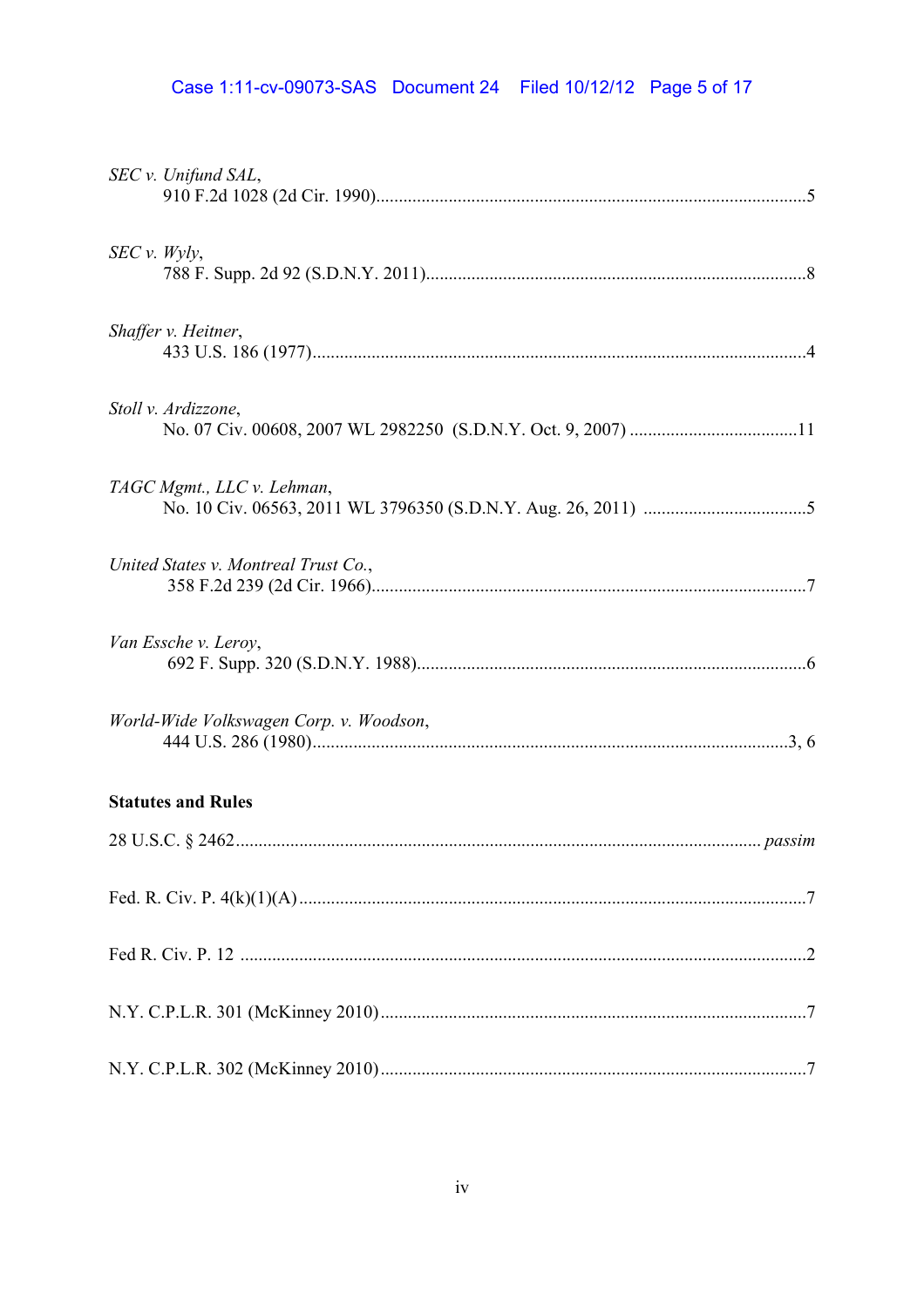## **INTRODUCTION**

Pursuant to this Court's Order of September 28, 2012, and Federal Rules of Civil Procedure 12(b)(2) and 12(b)(6), defendant Herbert Steffen respectfully submits this memorandum in support of his motion to dismiss the complaint for lack of personal jurisdiction over him and failure to file within the applicable five-year statute of limitations.<sup>1</sup>

# **BACKGROUND AND FACTS ALLEGED IN THE COMPLAINT**

Mr. Steffen, 74 years of age, is a German citizen residing in Germany. He is trained as an engineer, and spent his entire career at Siemens Aktiengesellschaft ("Siemens") and its subsidiaries with postings in Germany, Brazil, and Argentina. He was never employed in the United States, and never travelled to the United States on business for Siemens during the entire period alleged in the complaint. The complaint alleges he had managerial positions in Siemens' Argentina business from 1983 through 1989 and again in 1991. Compl.¶ 12. There are no allegations of any improprieties during the period he had such responsibilities. He retired from Siemens nearly ten years ago and has not been employed since.

The complaint alleges that between 2000 and 2003, when Mr. Steffen was Group President of Siemens Transportation Systems in Germany, he was recruited to assist in efforts to recover a contract that the Argentine government planned to terminate. Compl. ¶ 12. It further alleges that in that capacity he engaged in conduct that the SEC contends violated or aided and

During a scheduling conference on September 28, 2012, this Court ordered the defendants to submit a motion to dismiss the complaint for lack of personal jurisdiction and failure to file within the statute of limitations by October 12, 2012. The Court extended the deadlines for filing all other Rule 12 motions until after the Court rules on these threshold questions. Pursuant to this ruling, Mr. Steffen reserves his right to move pursuant to Rule 12 for dismissal on other grounds upon the Court's disposition of this motion. The Court also ruled that Mr. Steffen was permitted to reserve extensive briefing for his Reply and the remainder of the 25 allotted pages not used in his opening motion could be added to the Reply.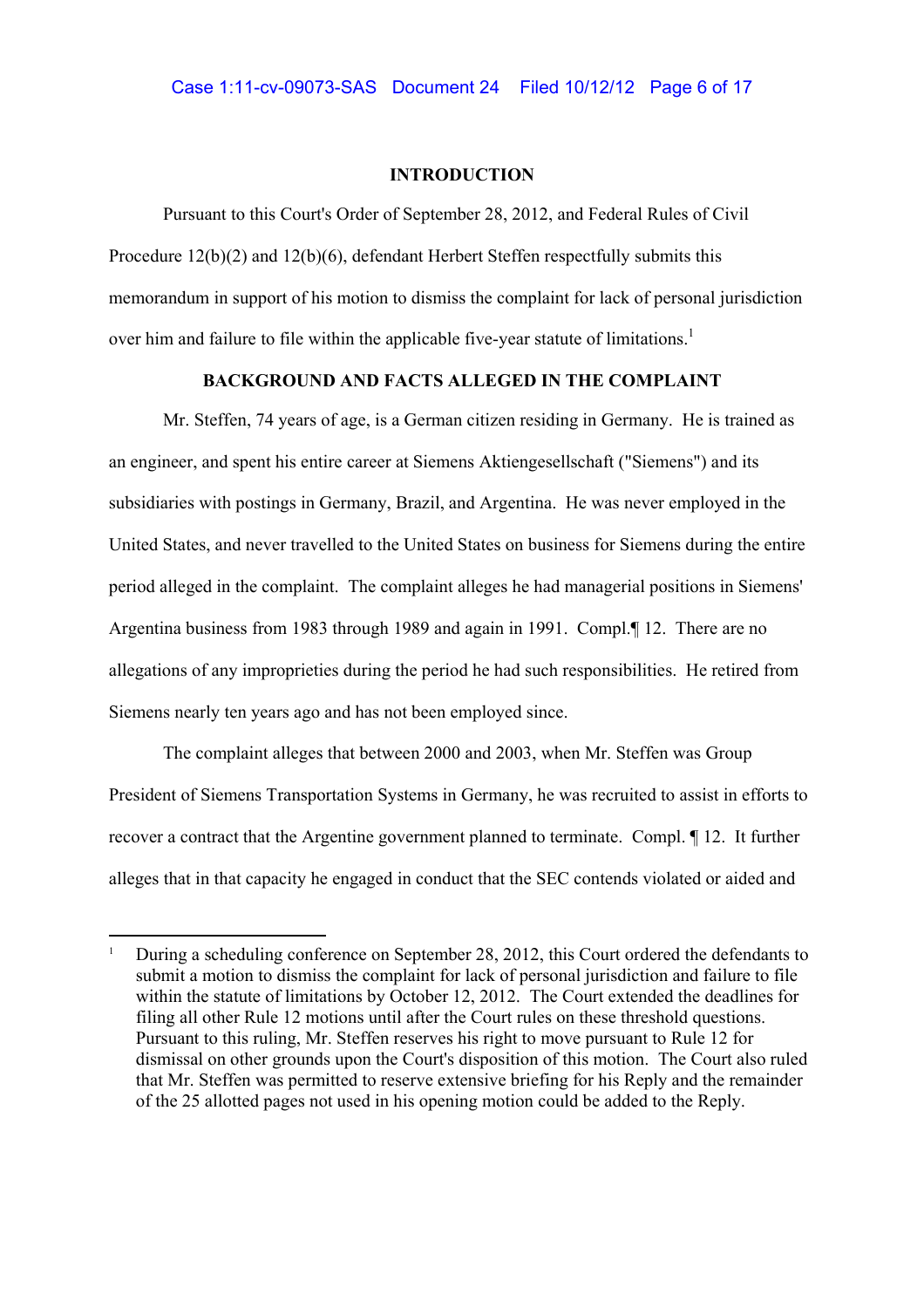### Case 1:11-cv-09073-SAS Document 24 Filed 10/12/12 Page 7 of 17

abetted violations of Sections 13(b)(2), 13(b)(5) and 30A of the Securities Exchange Act of 1934 ("Exchange Act"). Compl. ¶¶ 67-79. The last alleged act attributed to Mr. Steffen in the complaint is alleged to have occurred sometime in "the first half of 2003." Compl. ¶ 51.

The complaint does not allege that Mr. Steffen ever entered the United States. Nor does it allege that he initiated any contact with anyone in the United States. Although it alleges that he participated in "one or more telephone conversations with defendant Sharef" (another Siemens employee), it expressly alleges that Mr. Sharef "called him from the United States." Compl. ¶ 12.

Because the complaint fails to plead facts sufficient to establish personal jurisdiction over Mr. Steffen, and because the SEC's claims are barred because they were not filed within the applicable five-year statute of limitations, we respectfully move to dismiss all the claims against Mr. Steffen pursuant to Fed R. Civ. P. 12.

## **ARGUMENT**

# **I. THE COURT LACKS PERSONAL JURISDICTION OVER MR. STEFFEN.**

"Upon motion, the Court is obligated to dismiss actions against defendants over whom it has no in personam jurisdiction." *Laborers Local 17 Health & Benefit Fund v. Philip Morris, Inc.*, 26 F. Supp. 2d 593, 597 (S.D.N.Y. 1998) (citing Fed. R. Civ. P. 12(b)(2)). "A plaintiff bears the ultimate burden of showing by a preponderance of the evidence that jurisdiction over a defendant is proper." *Id.* (citing *Marine Midland Bank, N.A. v. Miller*, 664 F.2d 899, 904 (2d Cir. 1981)). The SEC has wholly failed to carry its burden. The complaint fails to allege any facts that satisfy either the constitutional requirements of due process or New York's long-arm statute.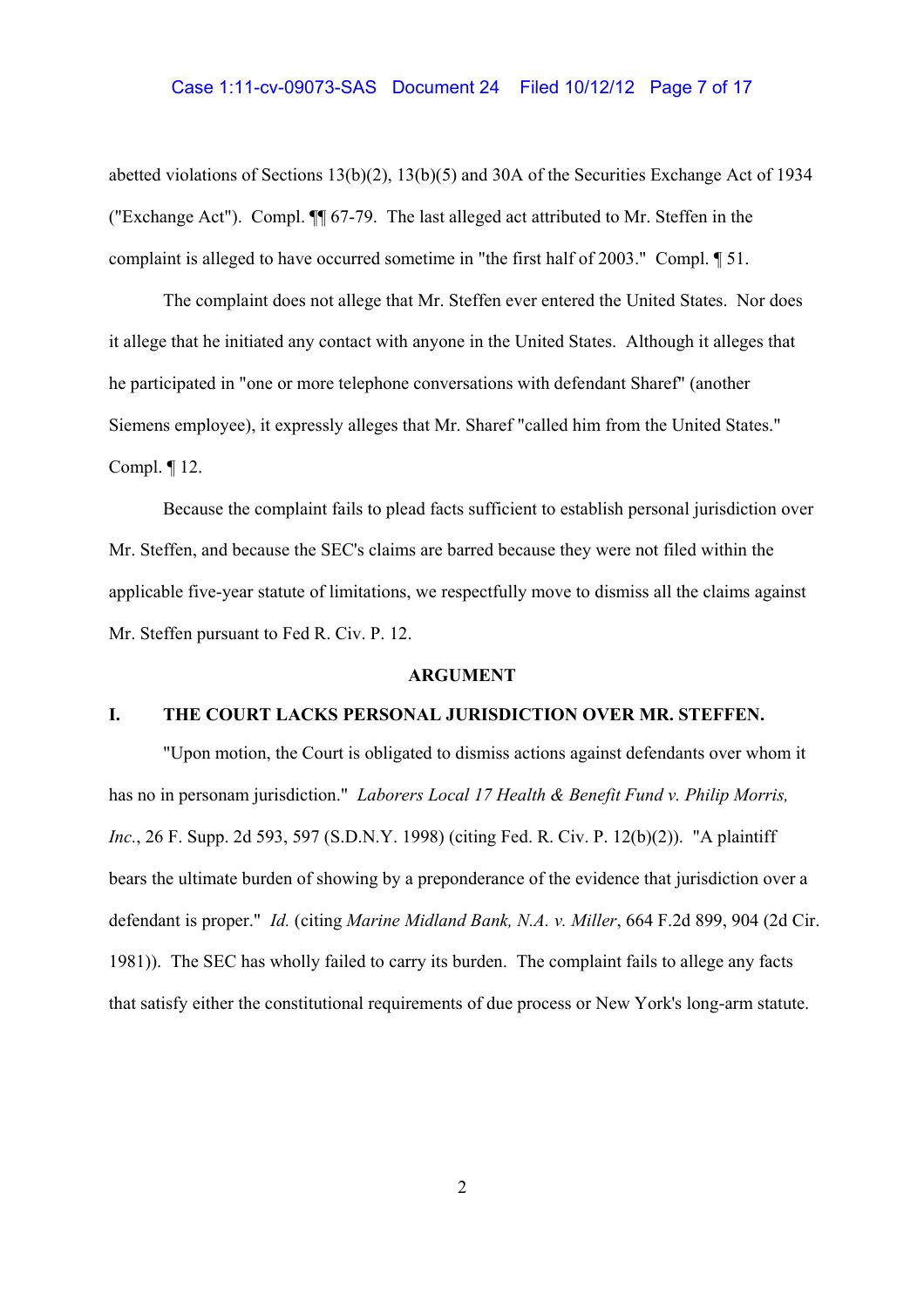# **A. The SEC Failed To Plead Facts to Establish That Mr. Steffen Had Sufficient Minimum Contacts With the Forum to Meet the Constitutional Minimums of Due Process.**

Constitutional due process requires that a foreign defendant have "certain minimum contacts with [the forum] such that the maintenance of the suit does not offend 'traditional notions of fair play and substantial justice.'" *Int'l Shoe Co. v. Washington*, 326 U.S. 310, 316 (1945) (citation omitted). To establish sufficient minimum contacts with the forum, the SEC must plead that Mr. Steffen engaged in "acts by which [he] purposefully availed [himself] of the privilege of conducting activities within the forum, 'thus invoking the benefits and protections of its laws.'" *Huang v. Sentinel Gov't Sec.*, 657 F. Supp. 485, 490 (S.D.N.Y. 1987) (quoting *Hanson v. Denckla*, 357 U.S. 235, 253 (1958)). The SEC must also allege contacts with the forum. If sufficient minimum contacts have been found, such that the defendant "should reasonably anticipate being haled into court there[,]" courts must then consider whether the exercise of jurisdiction would be "fair" and "reasonable." *World-Wide Volkswagen Corp. v. Woodson*, 444 U.S. 286, 292, 295 (1980). Neither test is met here.

# *1. Mr. Steffen Lacks Minimum Contacts With the Forum.*

The complaint fails to allege that Mr. Steffen had minimum contacts with the United States. On the contrary, from the face of the complaint it is evident that he had virtually no contact with the United States. Mr. Steffen is a German citizen, residing in Germany. Compl. ¶ 12. He has never been employed in the United States or traveled there during the entire period alleged in the complaint. All conduct attributed to Mr. Steffen in the complaint occurred outside the United States. The complaint's only mention of the United States with respect to Mr. Steffen is (i) his status as an officer of a foreign company that, in 2001, registered certain securities pursuant to the Exchange Act, which then traded on the New York Stock Exchange ("NYSE") and (ii) Mr. Steffen's receipt of "one or more" telephone calls from the defendant Sharef, who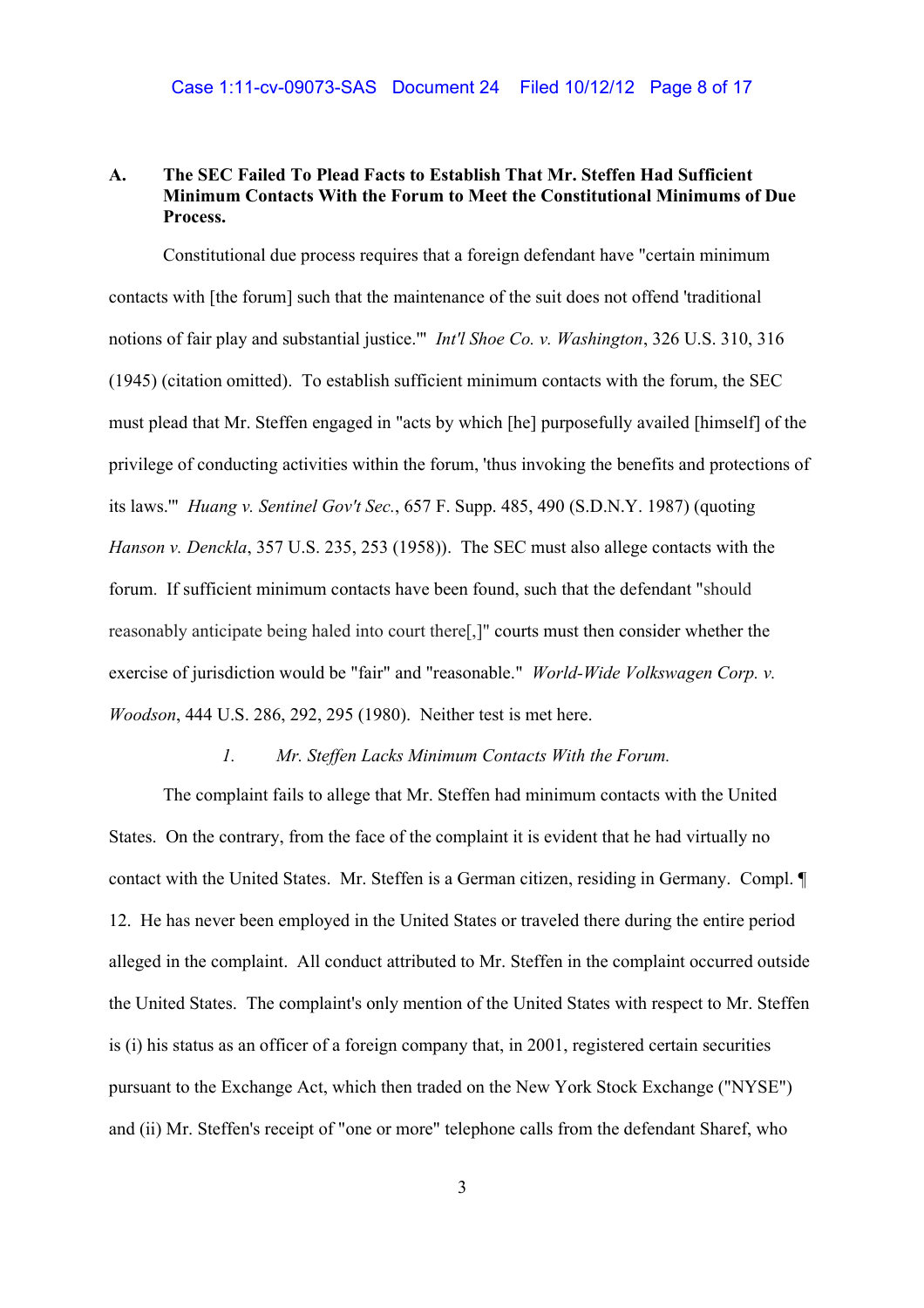# Case 1:11-cv-09073-SAS Document 24 Filed 10/12/12 Page 9 of 17

allegedly "called him from the United States." Compl. ¶ 12, 17. These two isolated and remote connections to the United States do not satisfy the requirement that Mr. Steffen "purposefully availed" himself of the privilege of conducting business in the forum so as to satisfy the minimum contacts required by the Constitution.

Mr. Steffen's employment with Siemens provides no basis to assert the constitutionally required minimum contacts with the forum. The Supreme Court has held that personal jurisdiction must be based on the defendant's own contacts with the forum, and that the existence of personal jurisdiction over a corporation does not convey jurisdiction over the corporation's officers or employees. See Shaffer v. Heitner, 433 U.S. 186, 213-16 (1977). The plaintiff must establish sufficient personal contacts by each individual defendant to maintain jurisdiction over them individually. Reynolds Corp. v. Nat'l Operator Servs., Inc., 73 F. Supp. 2d 299, 303 (W.D.N.Y. 1999) ("[J]ust because the corporation is subject to jurisdiction does not, *ipso facto*, subject every corporate officer to personal jurisdiction. Something more is required."). The fact that Siemens is alleged to have made a corporate decision in 2001, decades after Mr. Steffen accepted employment and less than two years before he retired, to register securities with the SEC pursuant to the Exchange Act does nothing to establish that Mr. Steffen "personally availed" himself of the privileges of conducting activities within the forum. First, there is no allegation that he had any role in that decision. Second, such registration does not in any event support an inference that the extraterritorial activity Mr. Steffen is alleged to have engaged in would foreseeably cause injury in the forum. See SEC v. Alexander, 160 F. Supp. 2d 642, 657 (S.D.N.Y. 2001) (dismissing insider trading claims against a foreign defendant for lack of personal jurisdiction because it was unlikely that the defendant's "acts presented 'unmistakably foreseeable effect[s] within the United States' that could 'reasonably be expected to be visited

 $\overline{4}$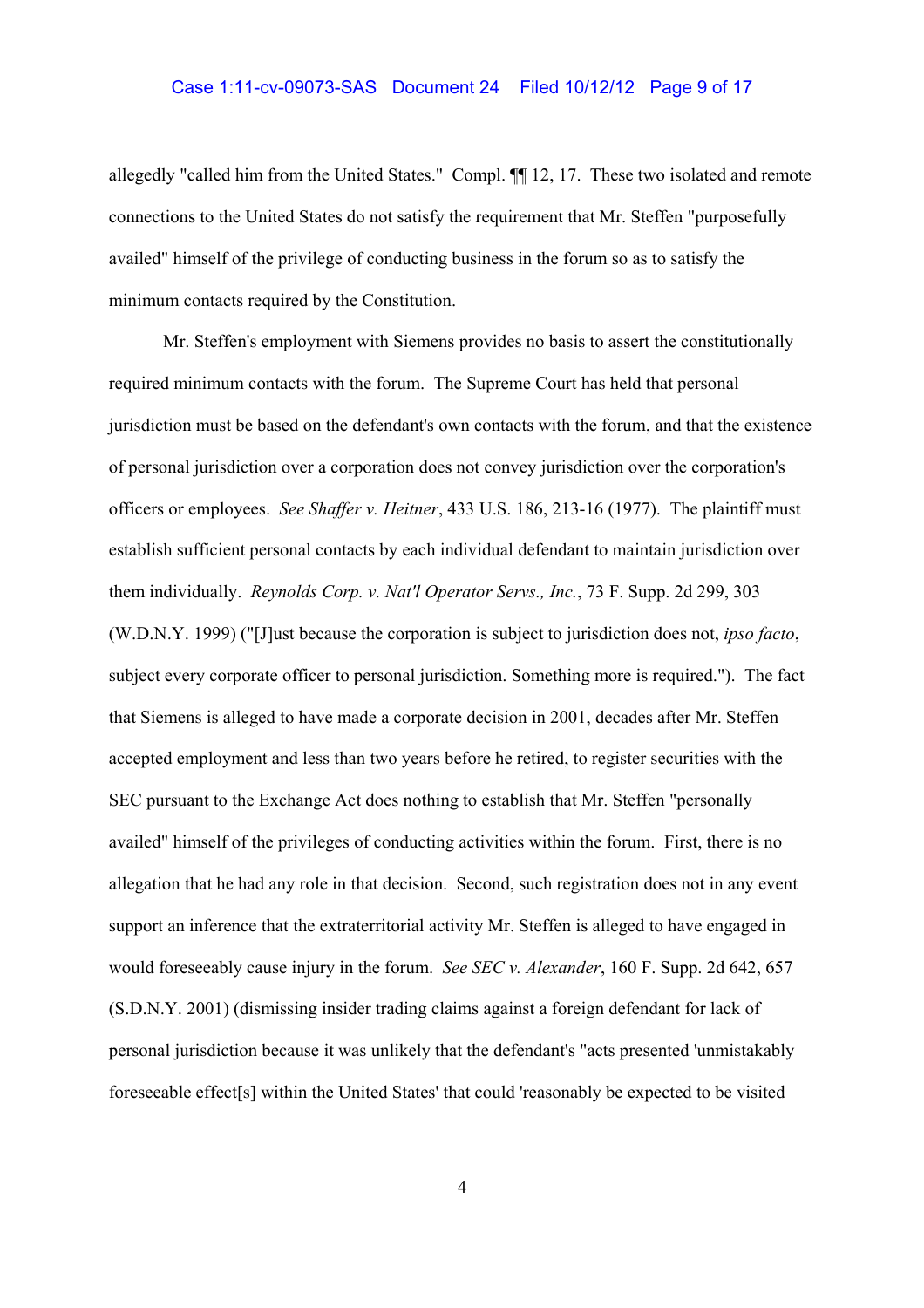upon United States shareholders." (quoting *SEC v. Unifund SAL*, 910 F.2d 1028, 1033 (2d Cir. 1990)). Indeed, there is no clear connection between the conduct alleged and *any* injury in the forum because the complaint does not allege that the conduct at issue resulted in violations of either the antifraud provisions or the periodic filing provisions (pursuant to which corporate information is provided, and upon which investors transacting in the forum might have relied) of the Exchange Act. Moreover, the allegation that Mr. Steffen answered one or more telephone calls allegedly placed from the United States also fails to establish minimum contacts sufficient to confer personal jurisdiction over Mr. Steffen. As an initial matter, it is well-settled that the "unilateral activities of third parties"—here, Mr. Sharef, who allegedly "called [Mr. Steffen] from the United States," Compl.  $\P$  12—"cannot, in themselves, satisfy the requirement of contact with the forum." *Porina v. Marward Shipping Co.*, 521 F.3d 122, 128 (2d Cir. 2008) (citing *Hanson*, 357 U.S. at 253). But even if they could, the alleged contact is insufficient to subject Mr. Steffen to this Court's jurisdiction since such minimal communication between a defendant and individuals in a forum does not demonstrate that the defendant purposefully availed himself of that forum. *See, e.g.*, *TAGC Mgmt., LLC v. Lehman*, No. 10 Civ. 06563, 2011 WL 3796350, at \*6-7 (S.D.N.Y. Aug. 26, 2011) (defendant's two communications to plaintiffs in the United States was insufficient to satisfy minimum contacts); *IMO Indus. v. Kiekert AG*, 155 F.3d 254, 260, n.3 (3d Cir. 1998) (The fact that, *inter alia*, "[defendant's] officials in Germany and [plaintiff's] officials in New Jersey spoke twice by telephone" was "insufficient to demonstrate, even at a minimal level, that [defendant] ha[d] purposefully directed its activities toward the forum or ha[d] purposefully availed itself of the privilege of conducting its activities within the forum"). "It would offend 'minimum contacts' due process principles" to force a defendant to litigate in a foreign forum "on the basis of one telephone call." *Fox v. Boucher*, 794 F.2d 34, 37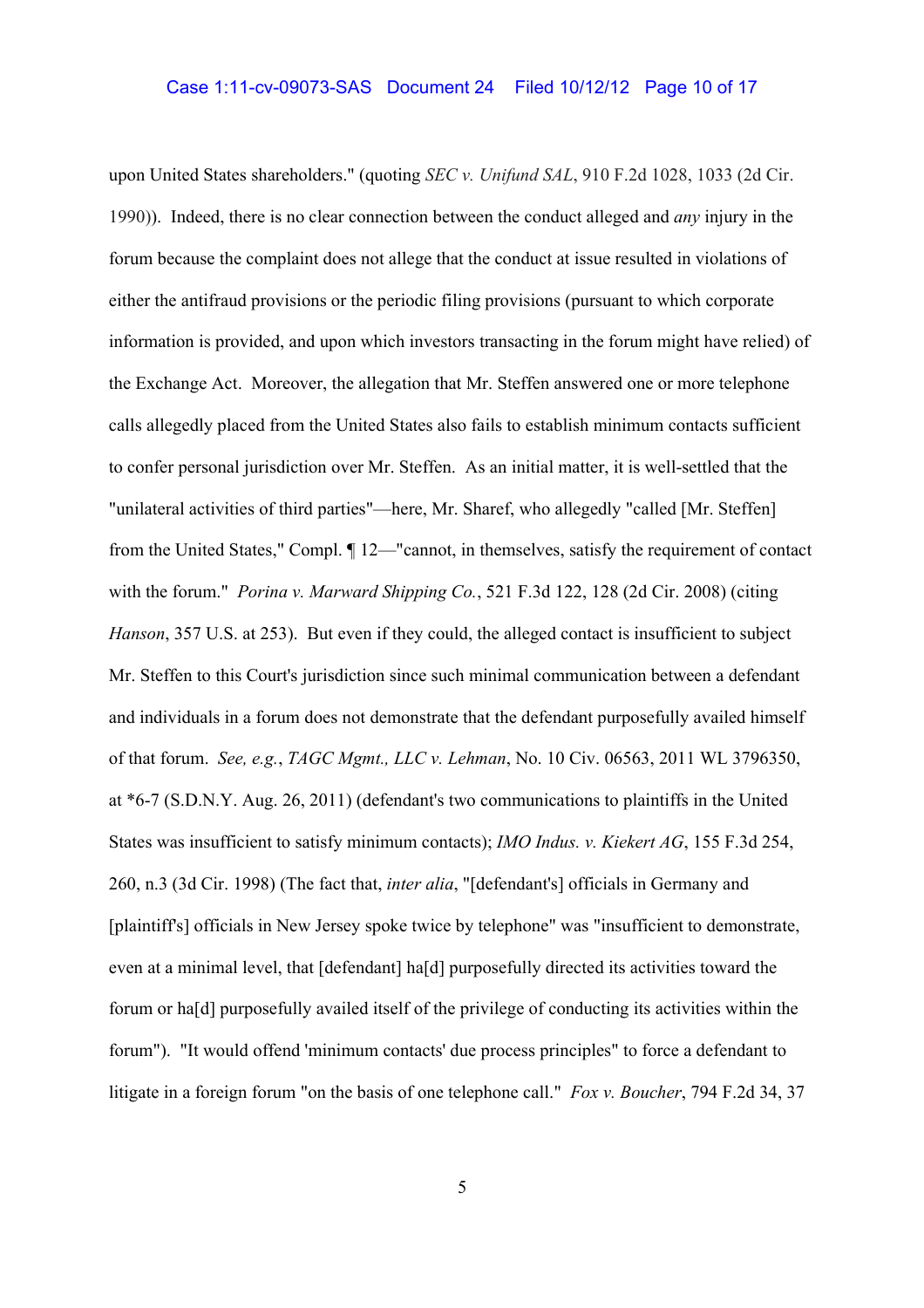(2d Cir. 1986) (citing *Int'l Shoe*, 326 U.S. at 316-17); see also Van Essche v. Leroy, 692 F. Supp. 320, 324, 326 (S.D.N.Y. 1988) ("the transmission of a communication, from outside of New York into New York, by mail or telephone" failed to satisfy due process principles enunciated in International Shoe).

#### $2.$ An Exercise of Personal Jurisdiction Over Mr. Steffen Would Be An Unfair and Unreasonable Exercise of Jurisdiction.

Assuming the SEC could show sufficient minimum contacts with the forum, which it cannot, it must also demonstrate that it is "fair" and "reasonable" to subject Mr. Steffen to suit in the United States. See World-Wide Volkswagen Corp., 444 U.S. at 292. In making this determination, courts consider the following factors (i) the burden on the defendant, (ii) the forum's interest in adjudicating the dispute, (iii) the plaintiff's interest in obtaining convenient and effective relief, (iv) judicial economy, and (v) the interest in furthering the forum's social policies. Id.

Here, the burden on Mr. Steffen in having to defend this litigation in New York would be substantial. See Asahi Metal Indus. Co. v. Superior Court of California, 480 U.S. 102, 114 (1987) (finding that an exercise of personal jurisdiction would be "unreasonable" and "unfair" because it would require a Japanese company to travel to California and submit its dispute to a foreign nation's judicial system, and observing that, "[t] the unique burdens placed upon one who must defend oneself in a foreign legal system should have significant weight in assessing the reasonableness of stretching the long arm of personal jurisdiction over national borders"). Mr. Steffen is an elderly retiree with very limited English language skills and limited resources. Although he has obtained counsel in order to argue this motion, defending himself on the merits against the SEC in the United States would be enormously burdensome, expensive, and unfair,

6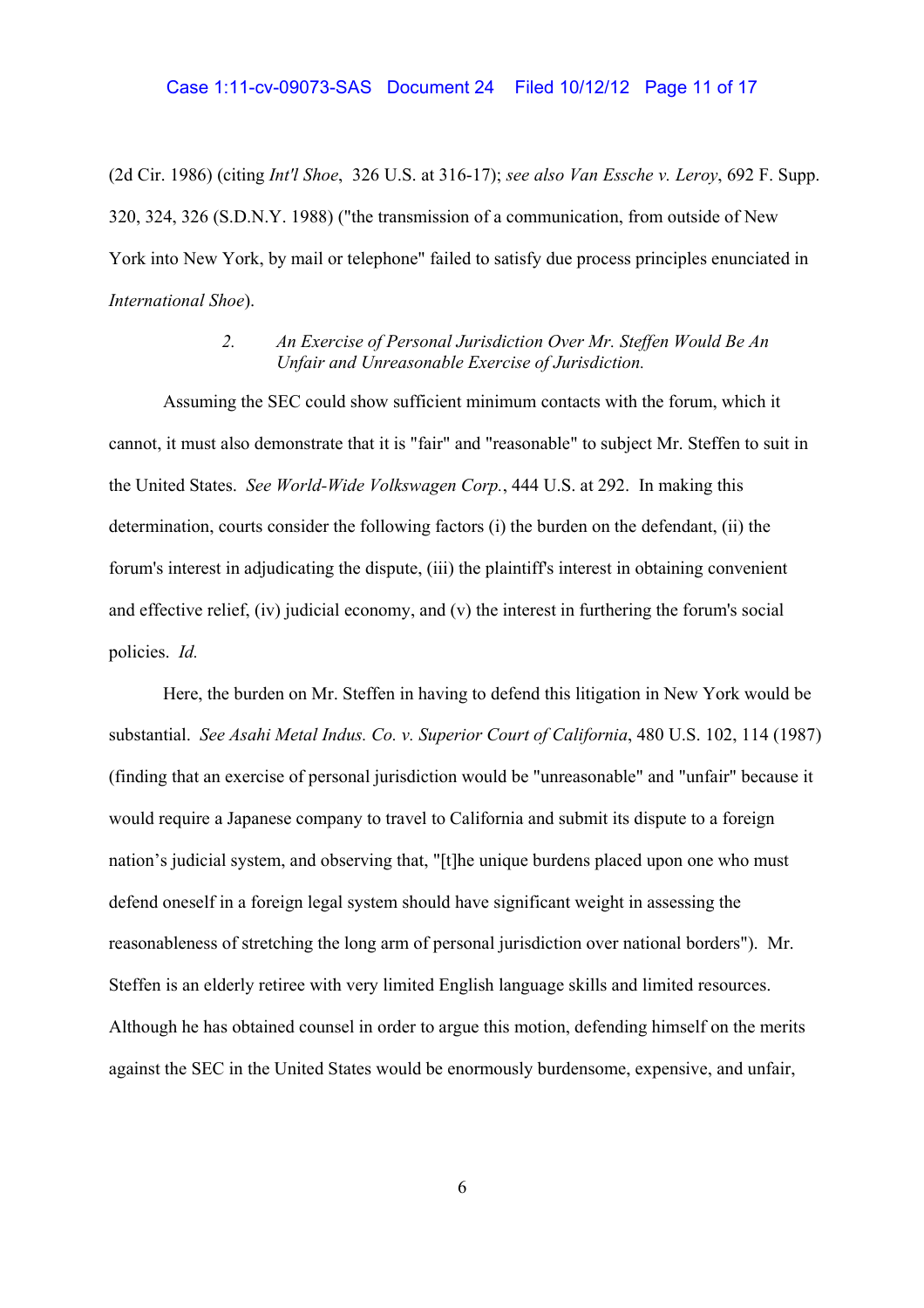## Case 1:11-cv-09073-SAS Document 24 Filed 10/12/12 Page 12 of 17

particularly given the substantial resources that the government has expended in investigating and prosecuting the Siemens matter.

The other factors do not support a contrary result. The interests of the forum in adjudicating the facts of Mr. Steffen's involvement in this matter are minimal. All of the conduct attributed to Mr. Steffen in the complaint occurred outside the United States. The SEC and the Department of Justice have each already obtained comprehensive remedies against Siemens, addressing both civilly and criminally the government's interest in remedying and punishing the conduct of the SEC registrant at issue here. The additional governmental interest in policing the alleged extraterritorial activities of an individual employee of that foreign corporation is modest. That is particularly true since both Germany and Argentina, jurisdictions with a greater intrinsic interest in alleged conduct that may have occurred within their borders and affected their governmental processes, have taken or are taking action to vindicate their own interests.

# **B. The New York Long Arm Statute Does Not Provide a Basis for Jurisdiction.**

When deciding whether personal jurisdiction exists over a defendant, federal courts may look to the law of the state in which the court sits, so long as the exercise of jurisdiction comports with constitutional due process. *See Laborers Local 17 Health & Benefit Fund,* 26 F. Supp. 2d at 598 (S.D.N.Y. 1998); *see also United States v. Montreal Trust Co.*, 358 F.2d 239, 240 (2d Cir. 1966) ("[A] federal court can assert jurisdiction over a non-resident defendant under the long-arm statute of the state in which it sits, provided that doing so comports with due process"); Fed. R. Civ. P. 4(k)(1)(A) (providing that "[s]erving a summons or filing a waiver of service establishes personal jurisdiction over a defendant: (A) who is subject to the jurisdiction of a court of general jurisdiction in the state where the district court is located"). Here, the Court sits in New York, therefore the Court may look to New York law regarding jurisdiction. In New York, C.P.L.R. 301 and 302 determine whether personal jurisdiction exists. *See N.Y. C.P.L.R.*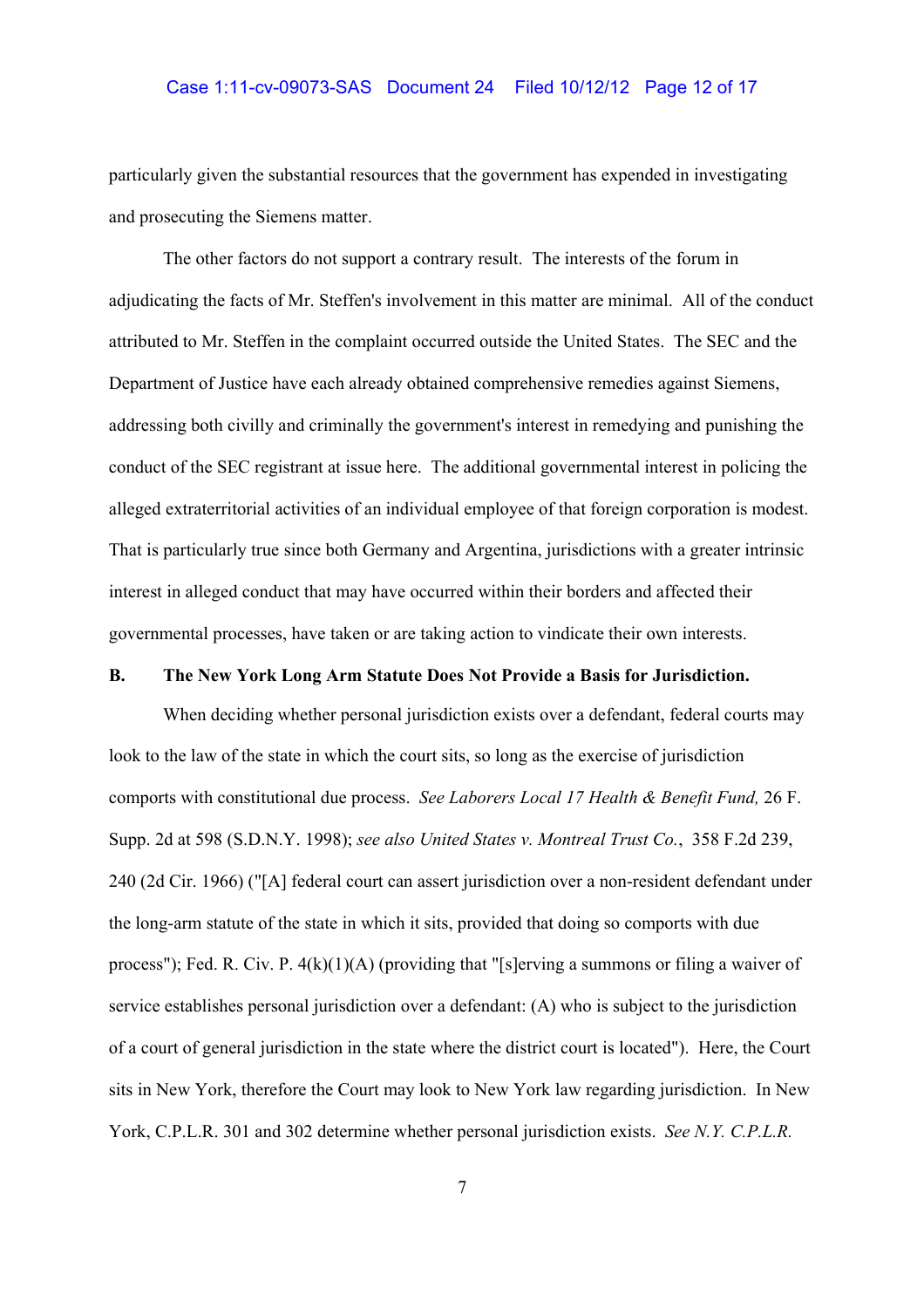301-302 (McKinney 2010)*; see also Reynolds Corp.*, 73 F. Supp. 2d at 302-03. The SEC has pled no facts that would provide a basis for jurisdiction under Rule 301 (which preserves the exercise of personal jurisdiction that "might have been exercised heretofore") or Rule 302 (New York's long-arm statute).

## **II. THE SEC'S CLAIMS ARE TIME-BARRED BY A STATUTE OF LIMITATIONS.**

### **A. The SEC's Claims Were Filed Outside the Five-Year Statute of Limitations.**

Because the relevant provisions of the Exchange Act contain no statute of limitations, the catch-all five-year limitations period of 28 U.S.C. § 2462 applies "for the enforcement of any civil fine, penalty, or forfeiture, pecuniary or otherwise." 28 U.S.C. § 2462. Under § 2462 the SEC's claims are time-barred because it has not alleged any conduct attributable to Mr. Steffen that occurred within five years prior to filing the complaint.

Section 2462 indisputably applies to the SEC's claims for civil monetary penalties. *See SEC v. Jones*, 476 F. Supp. 2d 374, 381 (S.D.N.Y. 2007) (holding that "[t]he SEC's claim for civil monetary penalties against Defendants is unquestionably a penalty and, as such, is subject to the five-year limitations period of § 2462"); *see also Johnson v. SEC*, 87 F.3d 484, 486, 492 (D.C. Cir. 1996) (barring the SEC's claim for a civil monetary penalty because the five-year period set forth in § 2462 had expired); *SEC v. Wyly*, 788 F. Supp. 2d 92, 102 (S.D.N.Y. 2011) (§ 2462 "governs punitive relief sought by the SEC" under the Exchange Act); *SEC v. Brown*, 740 F. Supp. 2d 148, 157-58 (D.D.C. 2010) (noting no dispute between the parties regarding the application to civil money penalties).

It also bars the other remedies sought by the SEC which, although nominally equitable, can only be sought on the facts alleged here to punish the defendant, and are therefore also subject to § 2462. *See, e.g.*, *Jones*, 476 F. Supp. 2d at 380-81 (holding that § 2462 applied to the SEC's claims for civil money penalties and a permanent injunction prohibiting future violations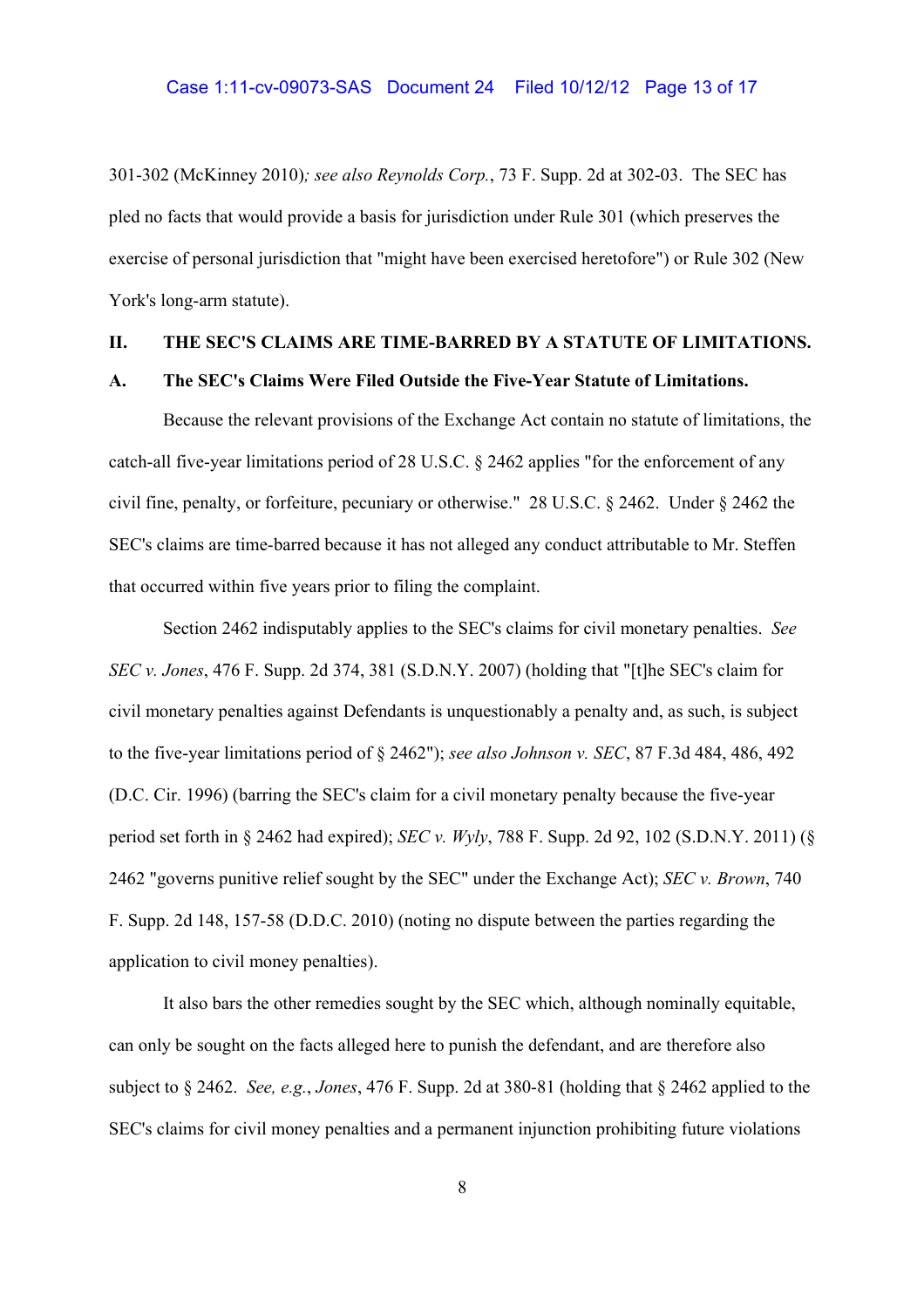### Case 1:11-cv-09073-SAS Document 24 Filed 10/12/12 Page 14 of 17

because they were "penalties"); *Johnson*, 87 F.3d at 488 (applying § 2642 to the SEC's administrative sanctions of a censure and disciplinary suspension because the statute applies whenever the remedy sought is "a form of punishment imposed by the government for unlawful or proscribed conduct, which goes beyond remedying the damage caused to the harmed parties by the defendant's action"). "[W]hether the Commission's action for a permanent injunction is subject to the five-year limitations period in § 2462 depends on whether the injunction is a penalty or a remedial measure." *Jones*, 476 F. Fupp. 2d at 383, 385 (dismissing as untimely the SEC's request for a statutory injunction because it could "only be characterized as a penalty" and was, therefore, subject to § 2462's five-year statute of limitations). The complaint alleges no facts to support a disgorgement claim against Mr. Steffen, but that claim would be barred on the same grounds. *See Johnson*, 87 F.3d at 491, n.10 (noting that the SEC has accepted that disgorgement orders may "have a deterrent purpose and thus *are* a 'fine, penalty, or forfeiture'") (citation omitted).

That the injunction sought here is not remedial but simply intended to punish alleged past conduct with the brand of an injunction is evident from a comparison of the showing required to obtain an equitable order of injunction in an SEC case to the facts alleged in this complaint. The "drastic remedy" of an injunction requires proof of a "reasonable likelihood of securities law violations in the future." *SEC v. Savoy Indus.*, 587 F.2d 1149, 1168 (D.C. Cir. 1978). Even where a defendant is actively engaged in business as a securities professional, and has a history of past violations, both of which are absent in Mr. Steffen's case, an injunction is not available if there is not a sufficient basis from which to conclude that the defendant will violate the securities laws in the future. *SEC v. Steadman*, 967 F.2d 636 (D.C. Cir. 1992); *see also SEC v. Moran*,

9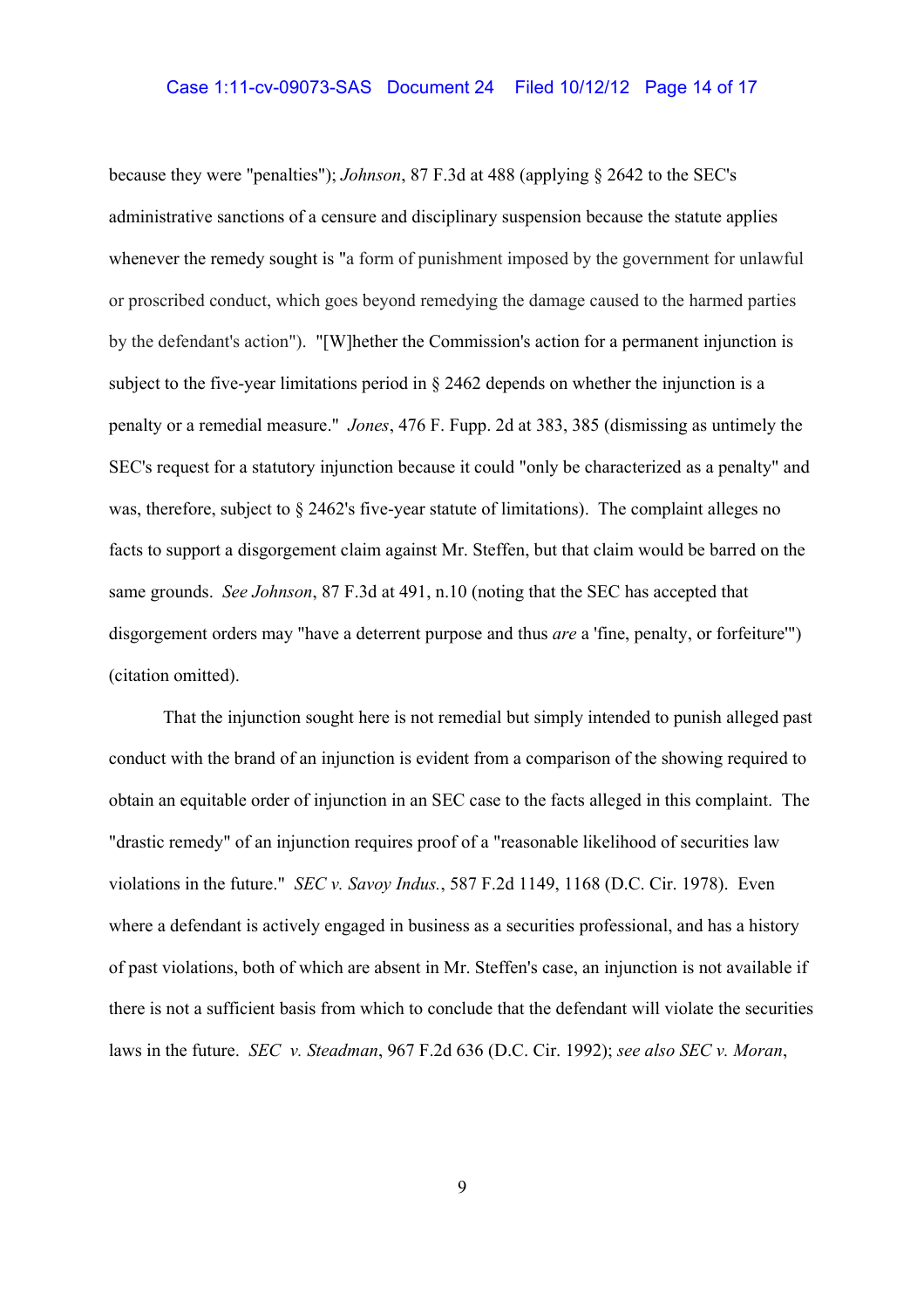## Case 1:11-cv-09073-SAS Document 24 Filed 10/12/12 Page 15 of 17

922 F.Supp. 867, 896-97 (S.D.N.Y. 1996) (applying *Steadman*); *SEC v. Johnson*, No. 03 Civ. 177, 2006 WL 2053379, \*5 (S.D.N.Y. Jul. 24, 2006) (citing *Steadman* with approval).

The SEC's request for injunctive relief can only be punitive here since the SEC's complaint alleges no facts that would support an equitable injunction. Nor could it, since Mr. Steffen is an elderly retiree who not only has no history of violations, but has had no involvement with any public company for nearly ten years, and has no reasonable possibility of such involvement in the future. Accordingly, the statute of limitations provision of § 2642 bars each and every claim brought by the SEC against Mr. Steffen.

# **B. The Statute of Limitations is Not Indefinitely Tolled Because a Foreign Defendant Resides Outside the United States and Does Not Own Property in the United States.**

At the September 28, 2012 scheduling conference before this Court, the SEC expressed the view that the applicable statute of limitations was tolled indefinitely because Mr. Steffen is a foreign defendant who has not been in the United States and does not own property in the United States. The SEC's rationale for this novel argument was language in a sixty-year-old statute that neither expressly mentions tolling the statute of limitations nor has been held by any court to support the interpretation offered by the  $SEC.<sup>2</sup>$ 

The interpretation advanced by the SEC is particularly nonsensical, given the relative ease with which service of process can be effected on foreign defendants residing abroad. Moreover, the proposed interpretation—which as a practical matter would extend indefinitely the statute of limitation as to those individuals with the least connection to the United States disregards, with no indication from Congress, the strong judicial policy favoring statute of

<sup>2</sup> Section 2462 provides that civil suits "shall not be entertained" if filed outside the five-year period "if, within the same period, the offender or the property is found within the United States in order that proper service may be made thereon."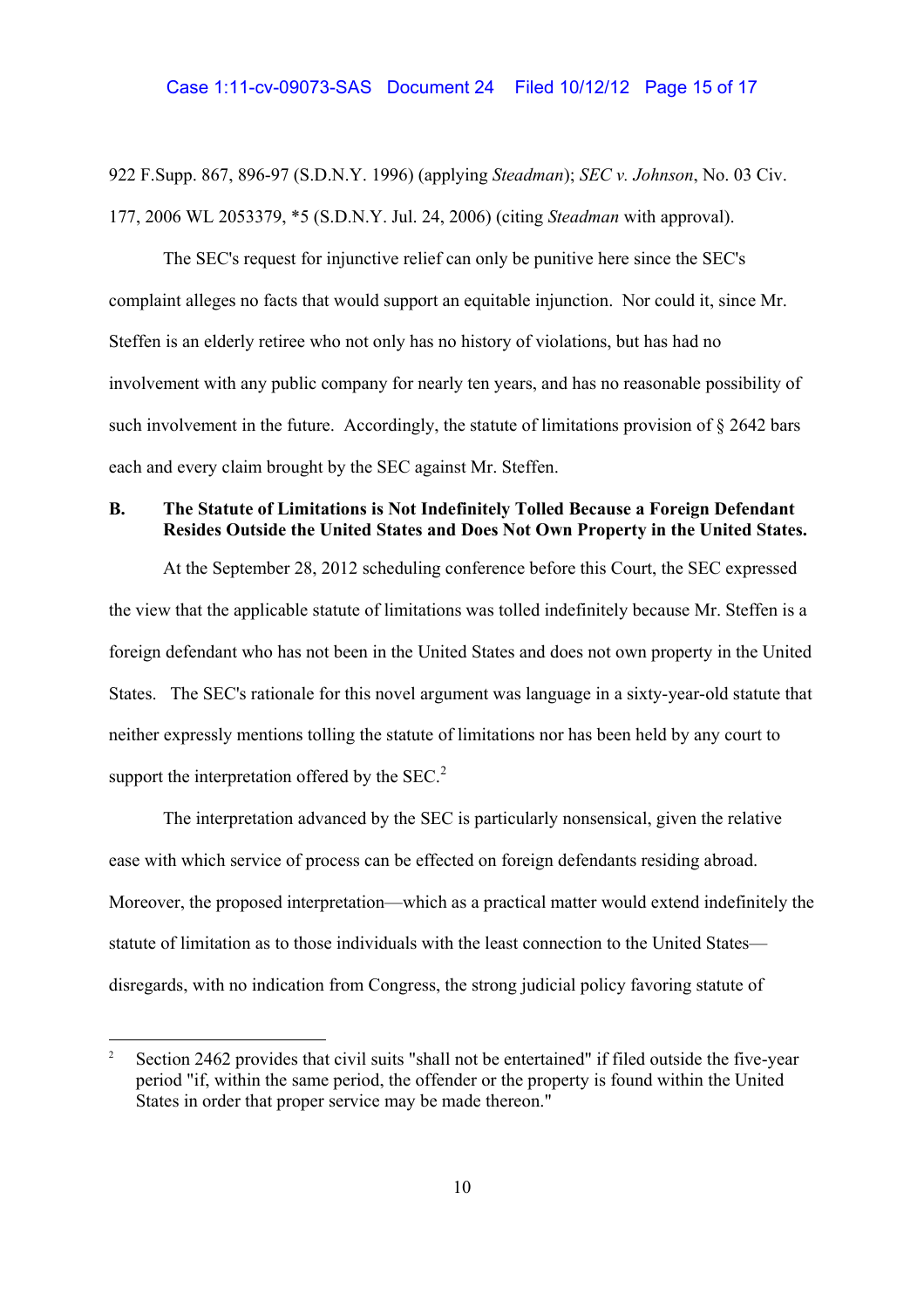## Case 1:11-cv-09073-SAS Document 24 Filed 10/12/12 Page 16 of 17

limitations. *See Johnson*, 87 F.3d at 492 ("'In a country where not even treason can be prosecuted, after a lapse of three years, it would scarcely be supposed, that an individual would remain forever liable to a pecuniary forfeiture.'") (quoting *Adams v. Woods*, 6 U.S. (2 Cranch) 336, 342 (1805)). Because the SEC cannot overcome its lack of diligence in pursuing its claims within the five-year statute of limitations, its claims against Mr. Steffen should be dismissed.

# **C. A "Continuing Violations" Theory Has Not Been Accepted in the Second Circuit And Is Not Applicable to Mr. Steffen.**

At the September 28, 2012 conference, the SEC also suggested its complaint might survive a statute of limitations challenge because it alleged that the last violative payment was made in January 2007, less than five years before the complaint was filed, and the offenses charged are part of an "ongoing scheme." The SEC is wrong. It cannot resurrect its time-barred claim against Mr. Steffen by asserting that one or more other individuals engaged in violative acts some four years after the last act alleged by Mr. Steffen, indeed some four years after Mr. Steffen retired from Siemens and ceased to have any involvement with it.

The "continuing violations" theory as a means to overcome a statute of limitations bar for alleged securities violations has not been adopted in the Second Circuit. Most courts in this circuit that have considered the continuing violations theory have been skeptical of its application to securities violations, refusing to adopt the theory or apply it. *In re Comverse Tech., Inc. Sec. Litig.*, 543 F. Supp. 2d 134, 155 (E.D.N.Y. 2008) (noting that "[t]he weight of authority in this circuit is skeptical of the application of the continuing violations doctrine in securities fraud cases" but deferring the issue until the facts could be further developed); *see, e.g., Stoll v. Ardizzone,* No. 07 Civ. 00608, 2007 WL 2982250, at \*2 (S.D.N.Y. Oct. 9, 2007) ("[T]here is no 'continuing violations' exception to the absolute bar of the statutory limitations period."); *SEC v. Jones,* 2006 WL 1084276 (refusing to apply the continuing violations theory to overcome the